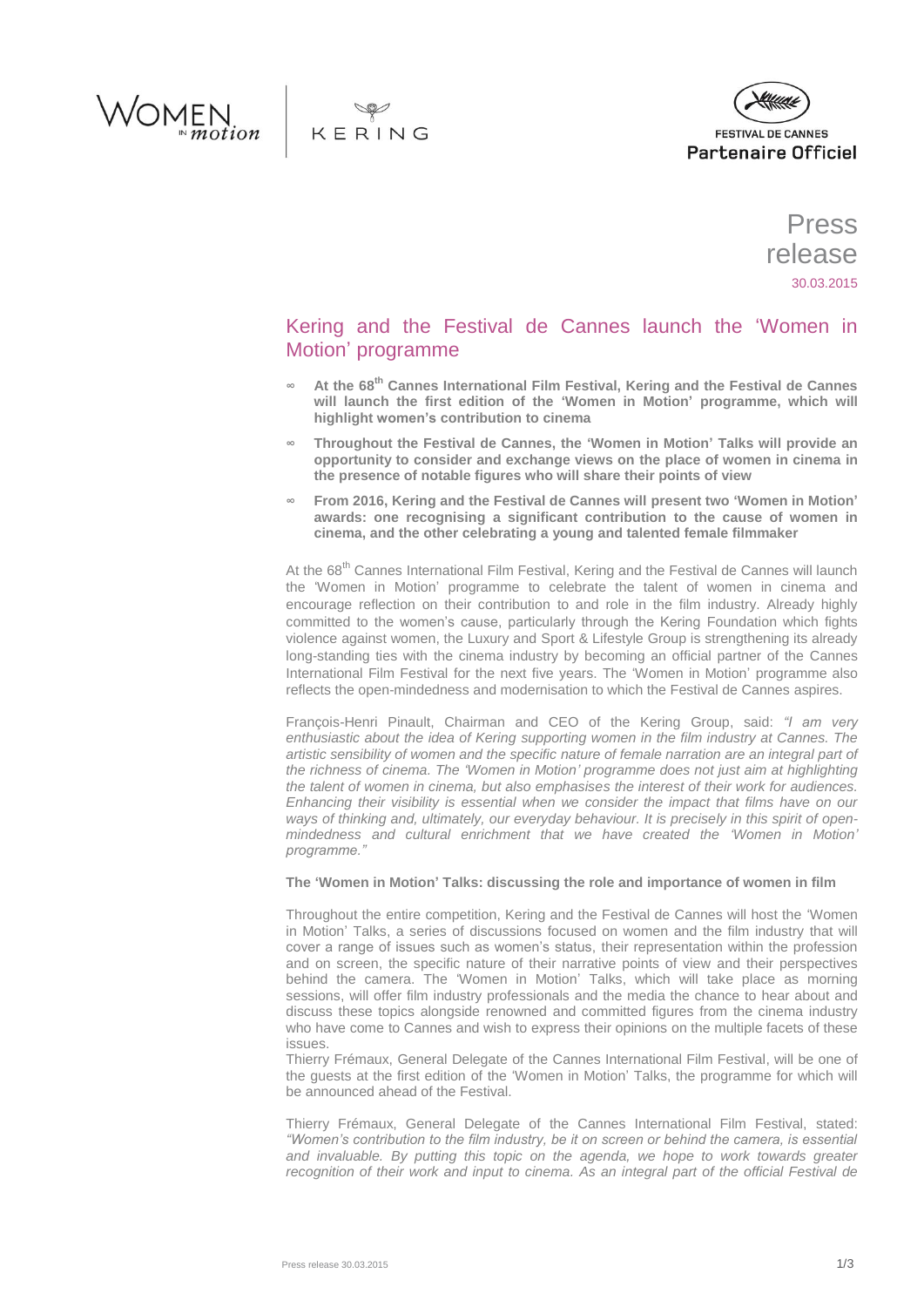





*Cannes programme, 'Women in Motion' will give additional prominence to the talented women of film and their outlook on cinema. The 'Women in Motion' Talks, for which I am delighted to be one of the first participants, will also provide the profession with a unique opportunity to futher discussions about the necessary advancement of the representation of women and their stories within the film industry."*

## **The** *'***Women in Motion' Awards: celebrating talented women**

In order to secure greater recognition of the role of women and their works in cinema year after year at Cannes, the 'Women in Motion' programme will also include, as of 2016, the 'Women in Motion' Awards. The first 'Women in Motion' award will recognise the contribution of an iconic cinema figure who embodies the values of open-mindedness and diversity promoted by 'Women in Motion'. The first prize winner will then select a young female filmmaker who will be presented with a 'Women in Motion' award for young female talent, and receive support for one of her projects. Kering and the Festival de Cannes will thus help young talented women gain visibility and recognition in the film industry.

To celebrate the creation of the 'Women in Motion' Awards, an exceptional Special Award will be presented this year during a Festival de Cannes "Presidential Dinner" on 17 May 2015 hosted by Pierre Lescure, President of the Cannes International Film Festival, Thierry Frémaux, General Delegate of the Cannes International Film Festival, and François-Henri Pinault, Chairman and CEO of Kering.

Pierre Lescure, President of the Cannes International Film Festival, added: *"With 'Women in Motion', we are opening another chapter in the history of the Festival de Cannes and are paving the way for the cinema of tomorrow, enriched by a greater variety of points of view and by the diversity of films. This initiative perfectly corresponds to the new momentum we wish to give the competition: by exchanging views, supporting talent and honouring key figures and significant works, it reflects the values of beauty, progress and artistic and social ambition that have underpinned the Festival since its creation."*



*Image available upon request*